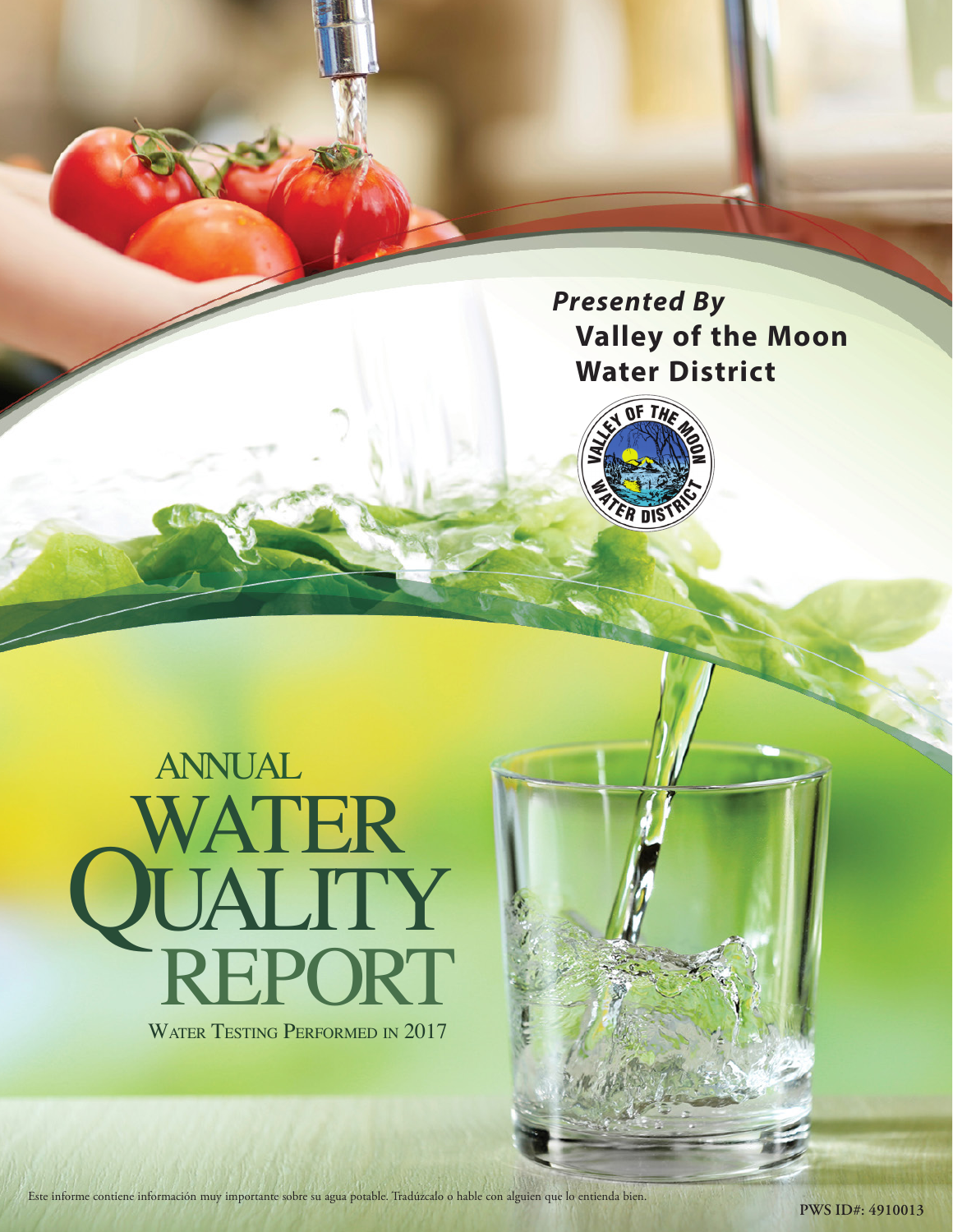## **Quality First**

Once again, we are pleased to present our annual water quality report covering the period between January 1 and<br>December 31, 2017. In a matter of only a few decades, drinking water has become exponentially safer and more reliable than at any other point in human history. Our exceptional staff continues to work hard every day-at any hour-to deliver the highest-quality drinking water without interruption. Although the challenges ahead are many, we feel that by relentlessly investing in our employees, infrastructure, customer outreach, education, and new treatment technologies, the payoff will be reliable, high-quality tap water delivered to you and your family.

We encourage you to share your thoughts with us on the information contained in this report. After all, well-informed customers are our best allies.

## **Community Participation**

The Valley of the Moon Water District<br>
encourages and invites the public to voice<br>
their concerns if any chause heir drieding context their concerns, if any, about their drinking water. They may write to the District or attend any of the regularly scheduled board meetings. The board of directors meets on the first Tuesday of each month, beginning at 6:30 p.m., at the District's office, located at 19039 Bay Street in El Verano.

## **Important Health Information**

Some people may be more vulnerable to contaminants<br>in drinking water than the general population. Immunocompromised persons such as persons with cancer undergoing chemotherapy, persons who have undergone organ transplants, people with HIV/AIDS or other immune system disorders, some elderly, and infants may be particularly at risk from infections. These people should seek advice about drinking water from their health care providers. The

U.S. EPA/CDC (Centers for Disease Control and Prevention) guidelines on appropriate means to lessen the risk of infection by *Cryptosporidium* and other microbial contaminants are available from the Safe Drinking Water Hotline at  $(800)$  426-4791 or [http://](http://water.epa.gov/drink/hotline) [water.epa.gov/drink/](http://water.epa.gov/drink/hotline) [hotline](http://water.epa.gov/drink/hotline).



## **Where Does Our Water Come From?**

One of the critical factors for water quality is the source of supply: the purer the source, the better the water.

The Valley of the Moon Water District relies on two sources: water from the Sonoma County Water Agency (Water Agency) and local ground water wells.

The Water Agency produces water from six Ranney Collectors (or caissons) in the Russian River, and to a lesser extent, from three ground water wells in the Santa Rosa plain.

The Russian River originates in central Mendocino County, about 15 miles north of Ukiah. The main channel is 110 miles long and flows southward from the headwaters near Potter Valley to the Pacific Ocean near Jenner. Three main reservoirs, Lake Sonoma, Lake Pillsbury, and Lake Mendocino, feed the river, providing seasonal storage and replenishing the river aquifer.

The river streambed provides natural filtration for the water removed from the Ranney Collectors. The Water Agency treats the water with chlorine for bacterial disinfection, and adds sodium hypochlorate and sodium hydroxide (also known as caustic soda) to adjust the pH. Slightly higher pH levels reduce the corrosivity, thereby reducing the amount of copper and lead in the water. The water needs no further treatment when it reaches the District through the Water Agency's transmission system.

The District supplements Water Agency supplies with water from four District-owned and one leased ground water well. In 2017, the District purchased 2,010 acre feet of water from the Water Agency, and produced 679 acre feet from our local wells.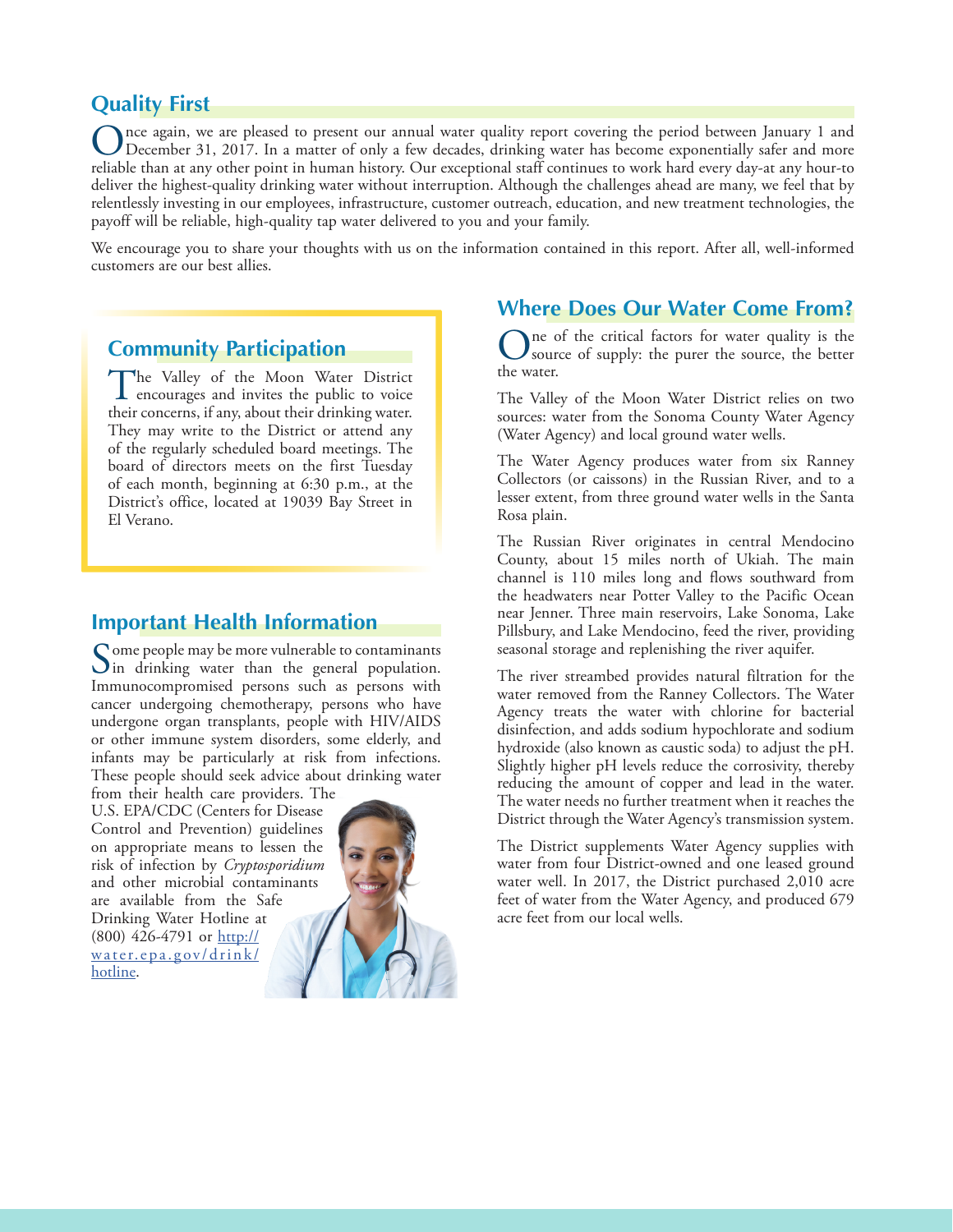## **How Long Can I Store Drinking Water?**

The disinfectant in drinking water will eventually dissipate even in a closed container. If that container housed bacteria<br>prior to filling up with the tap water the bacteria may continue to grow once the disinfectant has experts believe that water could be stored up to six months before needing to be replaced. Refrigeration will help slow the bacterial growth.

In case of natural disaster, it is recommended that you store at least 3 gallons per person in your household. This should be sufficient to cover drinking water needs for 3 days.

## **What's a Cross-connection?**

Cross-connections that contaminate drinking water<br>
distribution lines are a major concern. A cross-<br>
someonien is formed at any point where a drinking water connection is formed at any point where a drinking water line connects to equipment (boilers), systems containing chemicals (air conditioning systems, fire sprinkler systems, irrigation systems), or water sources of questionable quality. Cross-connection contamination can occur when the pressure in the equipment or system is greater than the pressure inside the drinking water line (backpressure). Contamination can also occur when the pressure in the drinking water line drops due to fairly routine occurrences (main breaks, heavy water demand), causing contaminants to be sucked out from the equipment and into the drinking water line (backsiphonage).

Outside water taps and garden hoses tend to be the most common sources of cross-connection contamination at home. The garden hose creates a hazard when submerged in a swimming pool or when attached to a chemical

> sprayer for weed killing. Garden hoses that are left lying on the ground may be contaminated by fertilizers, cesspools, or garden chemicals. Improperly installed valves in your toilet could also be a source of crossconnection contamination.

Community water supplies are continuously jeopardized by cross-connections unless appropriate valves, known as backflow prevention devices, are installed and maintained. We have surveyed industrial, commercial, and institutional facilities in the service area to make sure that potential cross-connections are identified and eliminated or protected by a backflow preventer. We also inspect and test backflow preventers to make sure that they provide maximum protection.

For more information on backflow prevention, contact the Safe Drinking Water Hotline at (800) 426-4791.



For more information about this report, or for other questions relating to water quality, please contact Matt Fullner, Operations and Maintenance Supervisor, at (707) 996-1037.

## **Substances That Could Be in Water**

The sources of drinking water (both tap water and bottled water) include rivers, lakes, streams, ponds, reservoirs, springs, and wells. As water travels over the surface of the land or through the ground, it dissolves naturally occurring minerals and, in some cases, radioactive material, and can pick up substances resulting from the presence of animals or from human activity.

To ensure that tap water is safe to drink, the U.S. Environmental Protection Agency (U.S. EPA) and the State Water Resources Control Board (State Board) prescribe regulations that limit the amount of certain contaminants in water provided by public water systems. The U.S. Food and Drug Administration regulations and California law also establish limits for contaminants in bottled water that provide the same protection for public health. Drinking water, including bottled water, may reasonably be expected to contain at least small amounts of some contaminants. The presence of contaminants does not necessarily indicate that water

poses a health risk.

Contaminants that may be present in source water include:

Microbial Contaminants, such as viruses and bacteria, which may come from sewage treatment

plants, septic systems, agricultural livestock operations, and wildlife;

Inorganic Contaminants, such as salts and metals, which can be naturally occurring or can result from urban stormwater runoff, industrial or domestic wastewater discharges, oil and gas production, mining, or farming;

Pesticides and Herbicides, which may come from a variety of sources such as agriculture, urban stormwater runoff, and residential uses;

Organic Chemical Contaminants, including synthetic and volatile organic chemicals, which are by-products of industrial processes and petroleum production, and which can also come from gas stations, urban stormwater runoff, agricultural applications, and septic systems;

Radioactive Contaminants, which can be naturally occurring or can be the result of oil and gas production and mining activities.

More information about contaminants and potential health effects can be obtained by calling the U.S. EPA's Safe Drinking Water Hotline at (800) 426-4791.

**Water treatment is a complex, time-consuming process.**

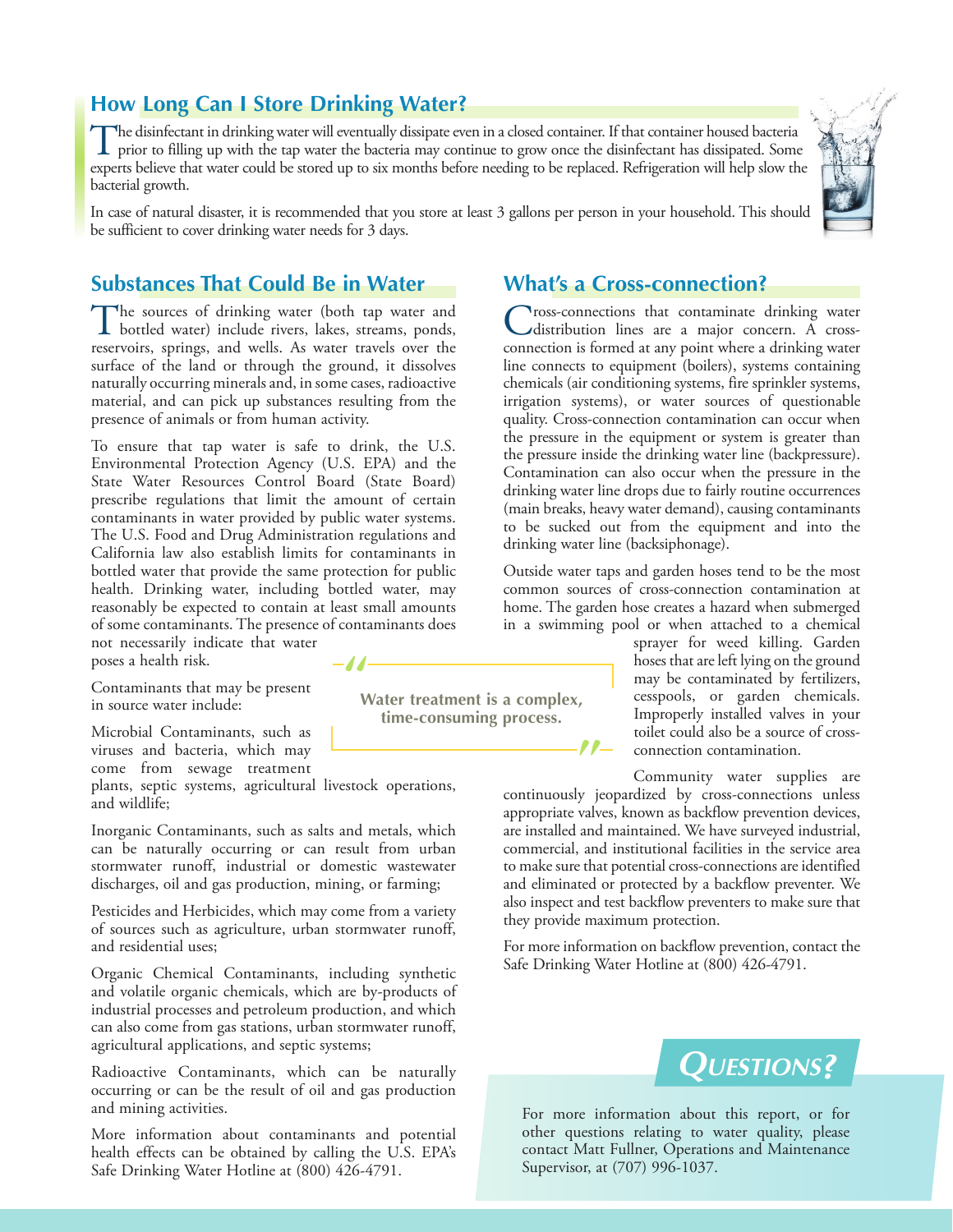## **Lead in Home Plumbing**

If present, elevated levels of lead can cause serious health problems, especially for pregnant<br>women and young children. Lead in drinking water is primarily from materials and<br>we also be a short in the weaken with the weak **T** f present, elevated levels of lead can cause serious health problems, especially for pregnant components associated with service lines and home plumbing. We are responsible for providing high-quality drinking water, but cannot control the variety of materials used in plumbing components. When your water has been sitting for

several hours, you can minimize the potential for lead exposure by flushing your tap for 30 seconds to 2 minutes before using water for drinking or cooking. (If you do so, you may wish to collect the flushed water and reuse it for another beneficial purpose, such as watering plants.) If you are concerned about lead in your water, you may wish to have your water tested. Information on lead in drinking water, testing methods, and steps you can take to minimize exposure is available from the Safe Drinking Water Hotline or at [www.epa.gov/lead](http://www.epa.gov/lead).



### **Count on Us**

Delivering high-quality drinking water to our customers involves far more than just pushing water through pipes. Water treatment is a complex, time-consuming process. Because tap water is highly and a through the strength regulated by state and federal laws and water system operators must be licensed and are required to commit to long-term, on-the-job training before becoming fully qualified. Our licensed water professionals have a basic understanding of a wide range of subjects, including mathematics, biology, chemistry, and physics. Some of the tasks they complete on a regular basis include:

- Operating and maintaining equipment to purify and clarify water;
- Monitoring and inspecting machinery, meters, gauges, and operating conditions;
- Conducting tests and inspections on water and evaluating the results;
- Maintaining optimal water chemistry;
- Applying data to formulas that determine treatment requirements, flow levels, and concentration levels;
- Documenting and reporting test results and system operations to regulatory agencies; and
- Serving our community through customer support, education, and outreach.

So, the next time you turn on your faucet, think of the skilled professionals who stand behind each drop.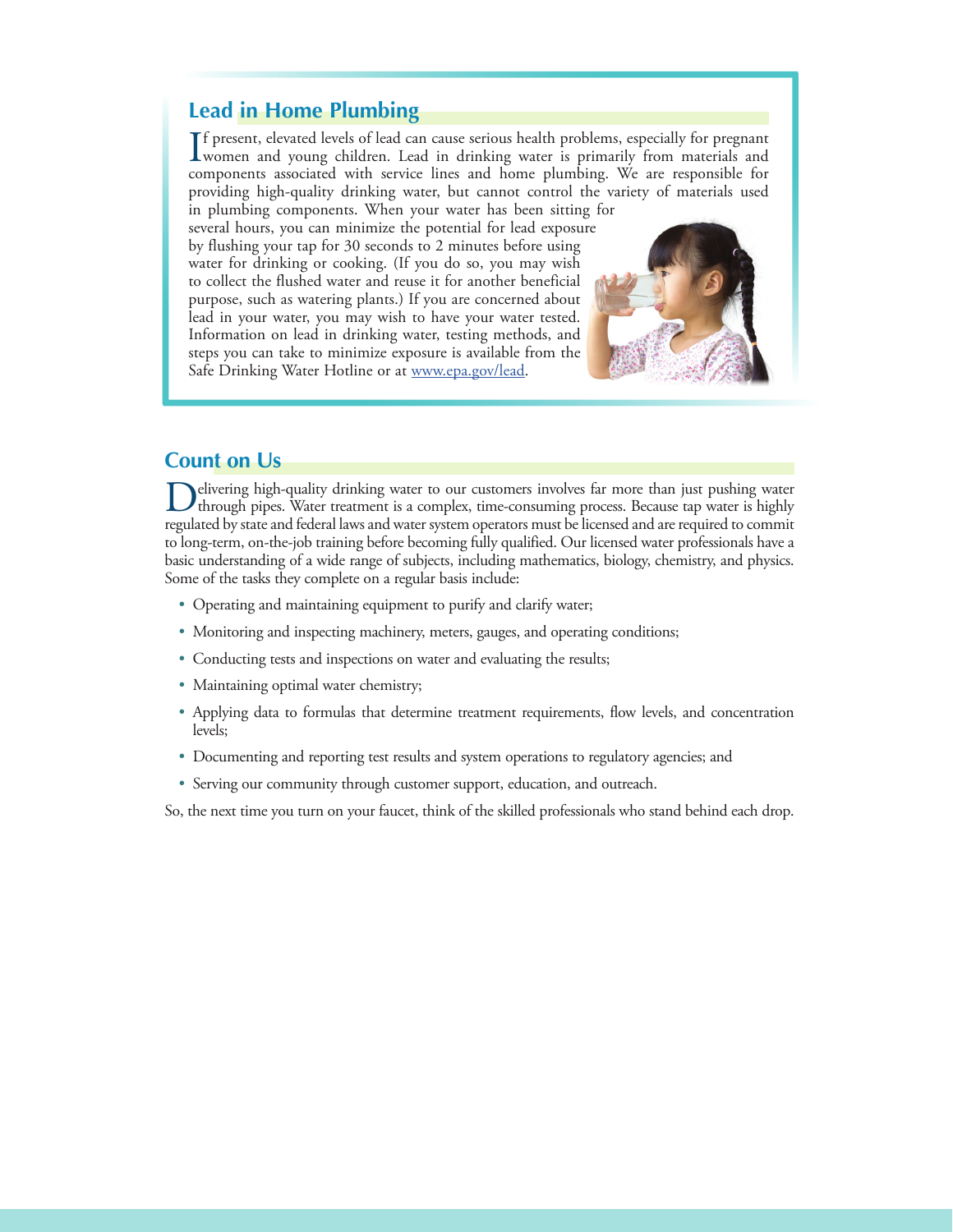## **Test Results**

Our water is monitored for many different kinds of substances on a very strict sampling schedule. The information in the data tables shows<br>Ourly those substances that were detected; our goal is to keep all detects below th monitoring for certain substances less often than once per year because the concentrations of these substances do not change frequently. In these cases, the most recent sample data are included, along with the year in which the sample was taken.

We participated in the 3rd stage of the U.S. EPA's Unregulated Contaminant Monitoring Rule (UCMR3) program by performing additional tests on our drinking water. UCMR3 benefits the environment and public health by providing the EPA with data on the occurrence of contaminants suspected to be in drinking water, to determine if the EPA needs to introduce new regulatory standards to improve drinking water quality. Contact us for more information on this program.

#### **REGULATED SUBSTANCES**

|                                                        |                               |                      |                                 |                                  | <b>Sonoma County Water</b><br>Agency | Valley of the Moon Water<br><b>District</b> |                          |                  |                                                                                                                                                                                                            |
|--------------------------------------------------------|-------------------------------|----------------------|---------------------------------|----------------------------------|--------------------------------------|---------------------------------------------|--------------------------|------------------|------------------------------------------------------------------------------------------------------------------------------------------------------------------------------------------------------------|
| <b>SUBSTANCE</b><br>(UNIT OF MEASURE)                  | <b>YEAR</b><br><b>SAMPLED</b> | <b>MCL</b><br>[MRDL] | <b>PHG</b><br>(MCLG)<br>[MRDLG] | <b>AMOUNT</b><br><b>DETECTED</b> | <b>RANGE</b><br>LOW-HIGH             | <b>AMOUNT</b><br><b>DETECTED</b>            | <b>RANGE</b><br>LOW-HIGH | <b>VIOLATION</b> | <b>TYPICAL SOURCE</b>                                                                                                                                                                                      |
| <b>Arsenic</b> (ppb)                                   | 2017                          | 10                   | 0.004                           | ND                               | <b>NA</b>                            | 2.56                                        | $ND-4.0$                 | N <sub>o</sub>   | Erosion of natural deposits;<br>runoff from orchards; glass and<br>electronics production wastes                                                                                                           |
| Fluoride (ppm)                                         | 2017                          | 2.0                  | $\mathbf{1}$                    | <b>ND</b>                        | <b>NA</b>                            | 0.19 <sup>1</sup>                           | $0.13 - 0.26$            | No               | Erosion of natural deposits; water<br>additive that promotes strong<br>teeth; discharge from fertilizer and<br>aluminum factories                                                                          |
| <b>Gross Alpha Particle</b><br><b>Activity</b> (pCi/L) | 2014                          | 15                   | (0)                             | 0.3                              | $ND-0.96$                            | ND <sup>2</sup>                             | $NA^2$                   | No               | Erosion of natural deposits                                                                                                                                                                                |
| Haloacetic Acids (ppb)                                 | 2017                          | 60                   | NA                              | 5.38                             | $1.16 - 9.43$                        | 5.6                                         | $ND-10.0$                | N <sub>o</sub>   | By-product of drinking water<br>disinfection                                                                                                                                                               |
| <b>Hexavalent Chromium</b> <sup>3</sup><br>(ppb)       | 2017                          | <b>NS</b>            | 0.02                            | 0.54                             | $ND-0.54$                            | 0.644                                       | $0.4 - 1.4$ <sup>4</sup> | No               | Discharge from electroplating<br>factories, leather tanneries, wood<br>preservation, chemical synthesis,<br>refractory production, and textile<br>manufacturing facilities; erosion of<br>natural deposits |
| Nitrate [as nitrate] (ppm)                             | 2017                          | 45                   | 45                              | <b>ND</b>                        | <b>NA</b>                            | 0.69 <sup>5</sup>                           | $ND-0.69$ <sup>5</sup>   | No               | Runoff and leaching from fertilizer<br>use; leaching from septic tanks and<br>sewage; erosion of natural deposits                                                                                          |
| <b>TTHMs</b> [Total<br>Trihalomethanes] (ppb)          | 2017                          | 80                   | <b>NA</b>                       | 10.4                             | $5.6 - 17.2$                         | $20.7^5$                                    | $11 - 31^{5}$            | N <sub>o</sub>   | By-product of drinking water<br>disinfection                                                                                                                                                               |

**Tap water samples were collected for lead and copper analyses from sample sites throughout the community**

| <b>SUBSTANCE</b><br>(UNIT OF MEASURE) | <b>YEAR</b><br><b>SAMPLED</b> | <b>AL</b> | <b>PHG</b><br>(MCLG) | <b>AMOUNT</b><br><b>DETECTED</b><br>$(90TH%$ TILE) | <b>SITES ABOVE</b><br><b>AL/TOTAL</b><br><b>SITES</b> | <b>VIOLATION</b> | <b>TYPICAL SOURCE</b>                                                                                                            |
|---------------------------------------|-------------------------------|-----------|----------------------|----------------------------------------------------|-------------------------------------------------------|------------------|----------------------------------------------------------------------------------------------------------------------------------|
| <b>Copper</b> ( $ppm$ )               | 2017                          | 1.3       | 0.3                  | 0.300                                              | 0/33                                                  | N <sub>o</sub>   | Internal corrosion of household plumbing systems; erosion of<br>natural deposits; leaching from wood preservatives               |
| <b>Lead</b> (ppb)                     | 2017                          |           | 0.2                  | 0.0057                                             | 0/33                                                  | N <sub>o</sub>   | Internal corrosion of household water plumbing systems; discharges<br>from industrial manufacturers; erosion of natural deposits |